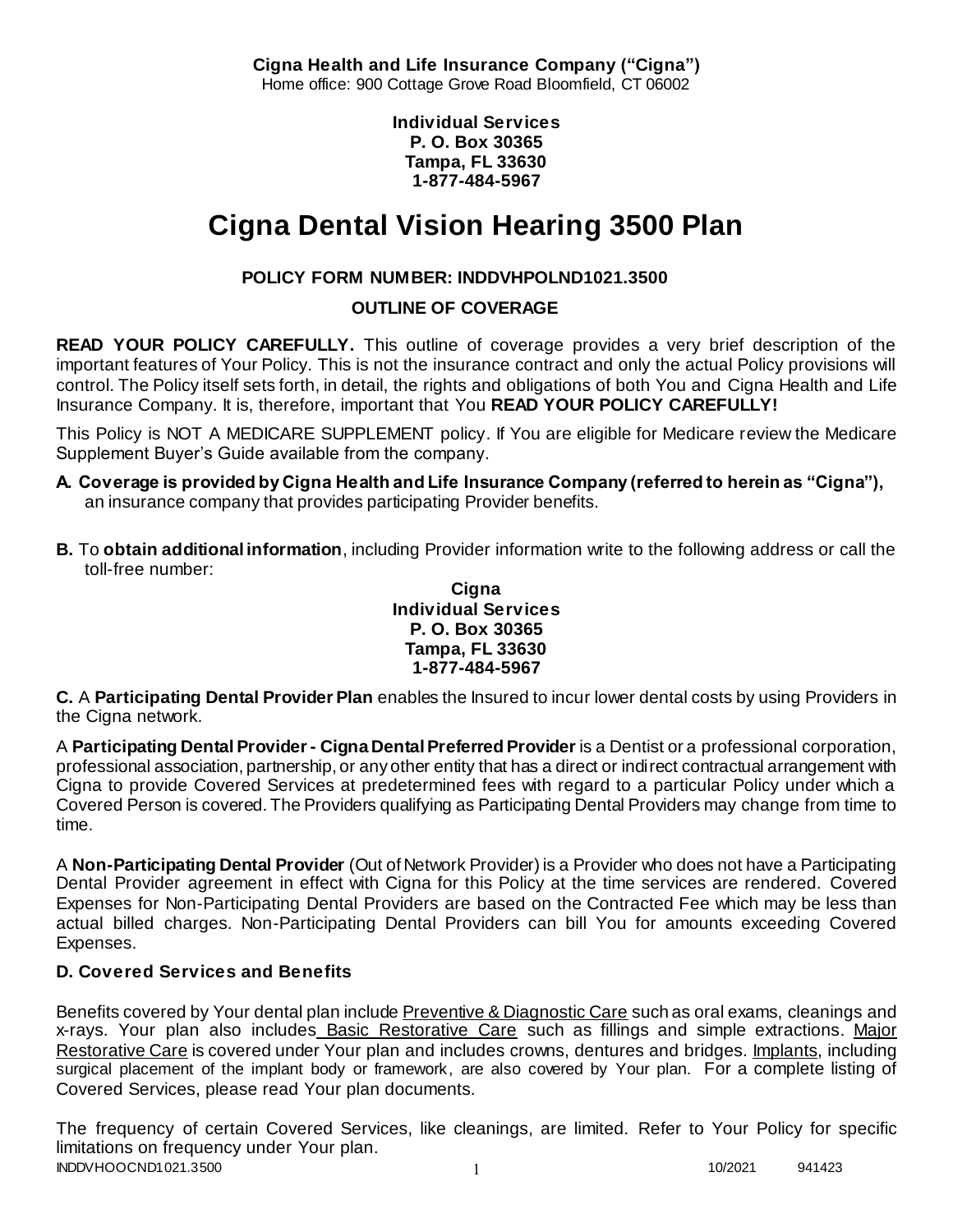### **Benefit Schedule**

The benefits outlined in the table below show the payment percentages for Covered Expenses **AFTER** any applicable Deductibles have been satisfied unless otherwise stated.

# **CIGNA DENTAL, VISION, AND HEARING INSURANCE** *The Schedule*

#### **For You and Your Dependents**

### **The Schedule – Dental Benefits**

If You select a Participating Dental Provider, Your cost will be less than if You select a Non-Participating Dental Provider.

#### **Emergency Services**

The Benefit Percentage payable for Emergency Services charges made by a Non-Participating Dental Provider is the same Benefit Percentage as for Participating Dental Provider Charges. Dental Emergency services are required immediately to either alleviate pain or to treat the sudden onset of an acute dental condition. These are usually minor procedures performed in response to serious symptoms, which temporarily relieve significant pain, but do not effect a definitive cure, and which, if not rendered, will likely result in a more serious dental or medical complication.

#### **Dental Deductibles**

Dental Deductibles are expenses to be paid by You or Your Dependent. Dental Deductibles are in addition to any Coinsurance. Once the Dental Deductible maximum in The Schedule has been reached You and Your family need not satisfy any further dental deductible for the rest of that year.

#### **Participating Dental Provider Payment**

Participating Dental Provider services are paid based on the Contracted Fee agreed upon by the Provider and Cigna.

#### **Non-Participating Dental Provider Payment**

Non-Participating Dental Provider services are paid based on the Contracted Fee.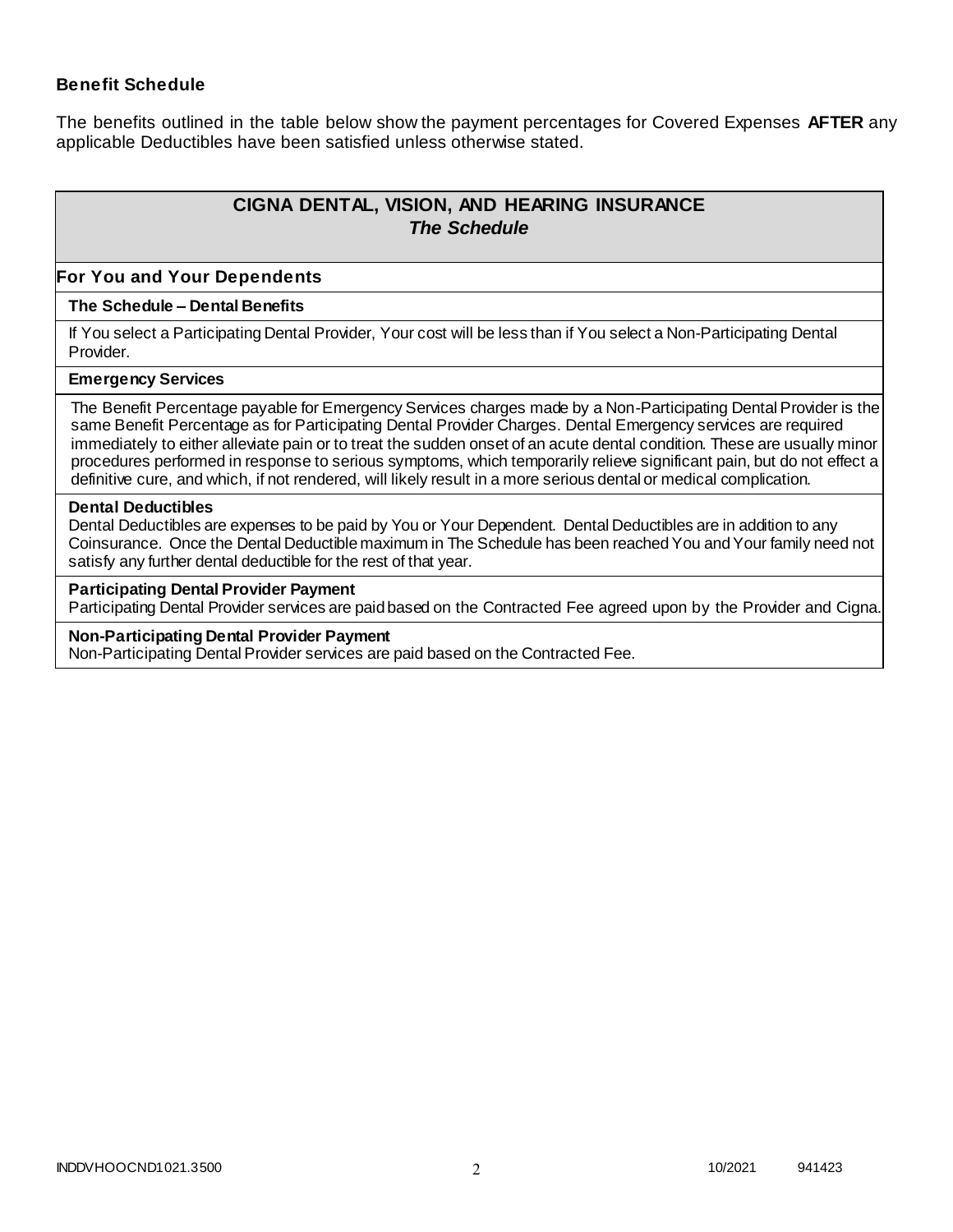| DENTAL BENEFIT HIGHLIGHTS                                                                                                                                                                                                                                                 |                                                  |
|---------------------------------------------------------------------------------------------------------------------------------------------------------------------------------------------------------------------------------------------------------------------------|--------------------------------------------------|
| Classes I, II, III, IX<br><b>Calendar Year Maximum</b>                                                                                                                                                                                                                    | \$2,500 per person                               |
| <b>Class IX Lifetime Maximum</b>                                                                                                                                                                                                                                          | \$2,000 per person                               |
| <b>Calendar Year Dental Deductible</b>                                                                                                                                                                                                                                    |                                                  |
| Individual                                                                                                                                                                                                                                                                | \$100 per person                                 |
|                                                                                                                                                                                                                                                                           | Not Applicable to Class I                        |
| Class I                                                                                                                                                                                                                                                                   | The Percentage of Covered Expenses the Plan Pays |
| Preventive Care<br>Oral Exams<br>Routine Cleanings<br>Routine X-rays<br>Non-Routine X-rays<br><b>Fluoride Application</b><br><b>Sealants</b><br>Space Maintainers (non-orthodontic)<br>Emergency Care to Relieve Pain                                                     | 100%                                             |
| <b>Class II</b>                                                                                                                                                                                                                                                           | The Percentage of Covered Expenses the Plan Pays |
| <b>Basic Restorative</b><br>Fillings<br>Surgical Extraction of Impacted Teeth<br>Oral Surgery, Simple Extractions<br>Relines, Rebases, and Adjustments<br>Repairs - Bridges, Crowns, and Inlays<br>Repairs - Dentures                                                     | 80% after dental deductible                      |
| <b>Class III</b>                                                                                                                                                                                                                                                          | The Percentage of Covered Expenses the Plan Pays |
| <b>Major Restorative</b><br>Crowns / Inlays / Onlays<br>Root Canal Therapy / Endodontics<br><b>Minor Periodontics</b><br><b>Major Periodontics</b><br>Oral Surgery, All Except Simple Extractions<br>Prosthesis Over Implant<br>Anesthetics<br>Dentures<br><b>Bridges</b> | 50% after dental deductible                      |
| <b>Class IX</b>                                                                                                                                                                                                                                                           | The Percentage of Covered Expenses the Plan Pays |
| Implants                                                                                                                                                                                                                                                                  | 50% after plan deductible                        |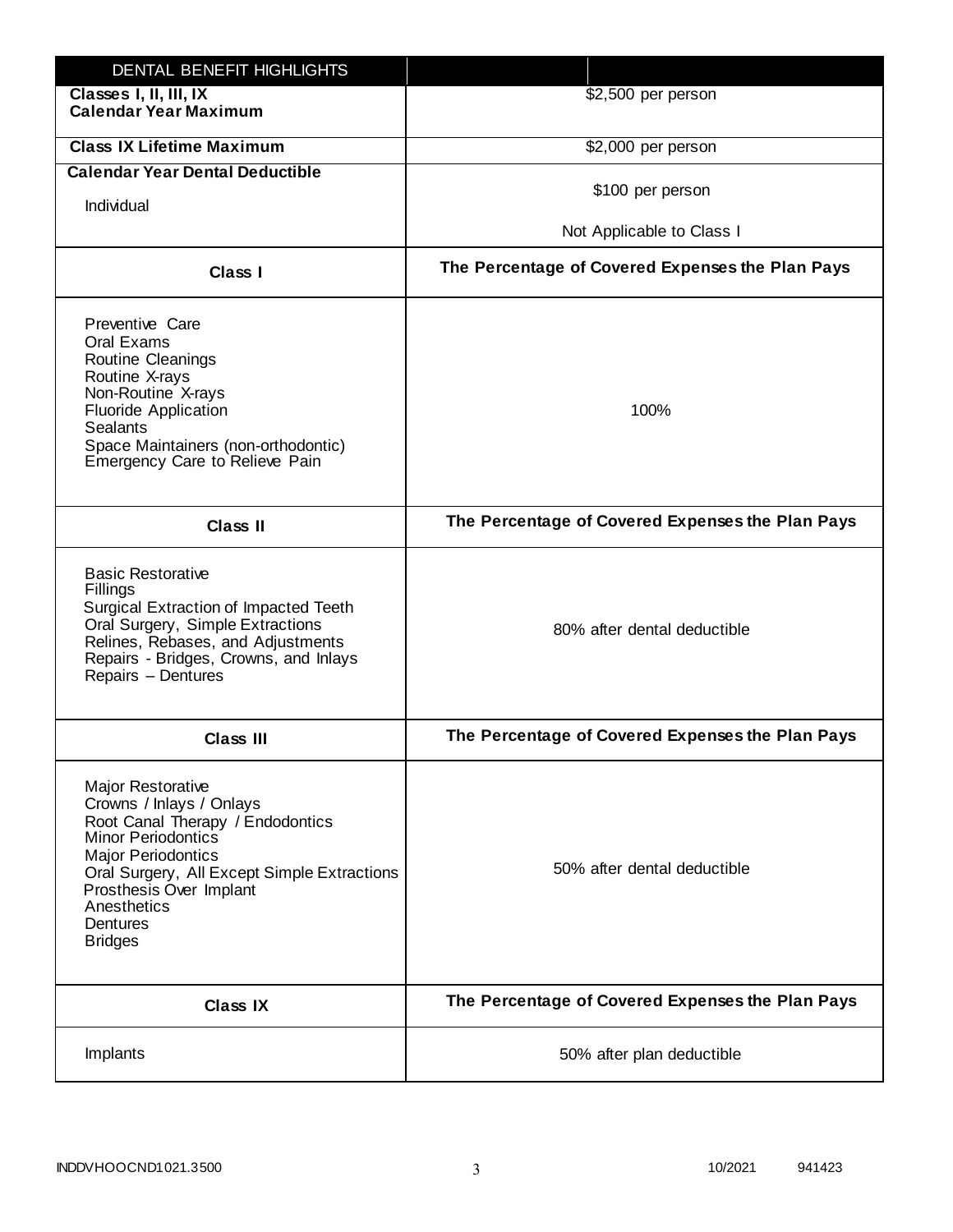| The Schedule - Vision Benefits                                                                  |                                                                                          |
|-------------------------------------------------------------------------------------------------|------------------------------------------------------------------------------------------|
| <b>VISION BENEFIT HIGHLIGHTS</b>                                                                |                                                                                          |
| Eye Examinations, including refraction                                                          | The plan pays 90% of expenses, not to exceed a \$100 calendar<br>year maximum per person |
| Materials (corrective eyeglasses or contact<br>lenses, including fittings and follow-up visits) | \$300 calendar year maximum per person                                                   |

| The Schedule - Hearing Benefits                             |                                        |
|-------------------------------------------------------------|----------------------------------------|
| <b>HEARING BENEFIT HIGHLIGHTS</b>                           |                                        |
| <b>Hearing Examinations</b>                                 | \$50 calendar year maximum per person  |
| Materials (Hearing Aids, including fittings<br>and repairs) | \$700 calendar year maximum per person |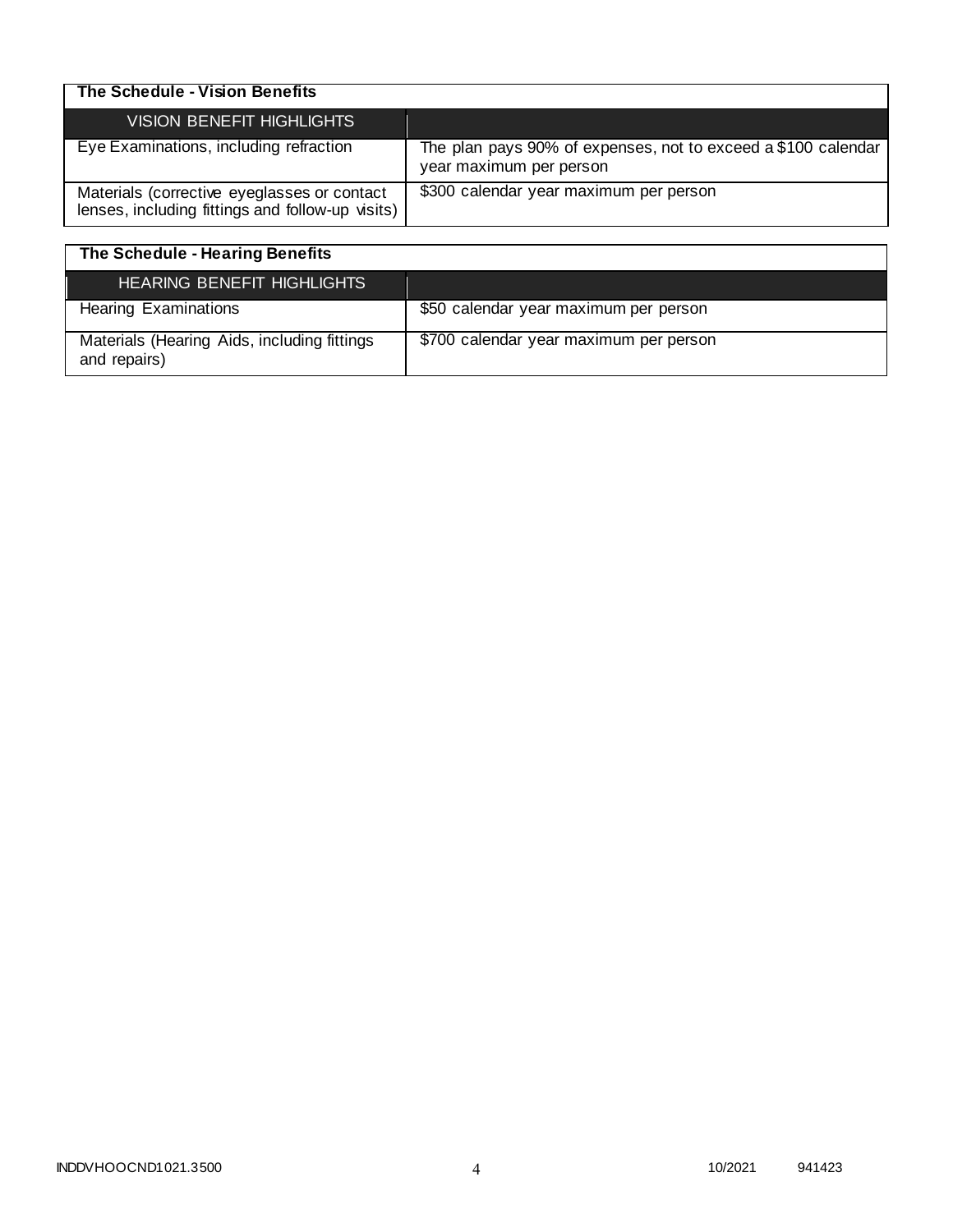# **Waiting Periods**

A Covered Person may access their dental, vision, and hearing benefit insurance once he or she has satisfied the following waiting periods:

- There is no waiting period for Class I or II dental benefits or for vision and hearing benefits.
- After 6 consecutive months of coverage dental benefits will increase to include the list of Class III procedures.
- After 12 consecutive months of coverage dental benefits will increase to include the list of Class IX procedures.

### **Missing Teeth Limitation**

There is no payment for replacement of teeth that are missing when a person first becomes insured. This payment limitation no longer applies after 24 months of continuous coverage.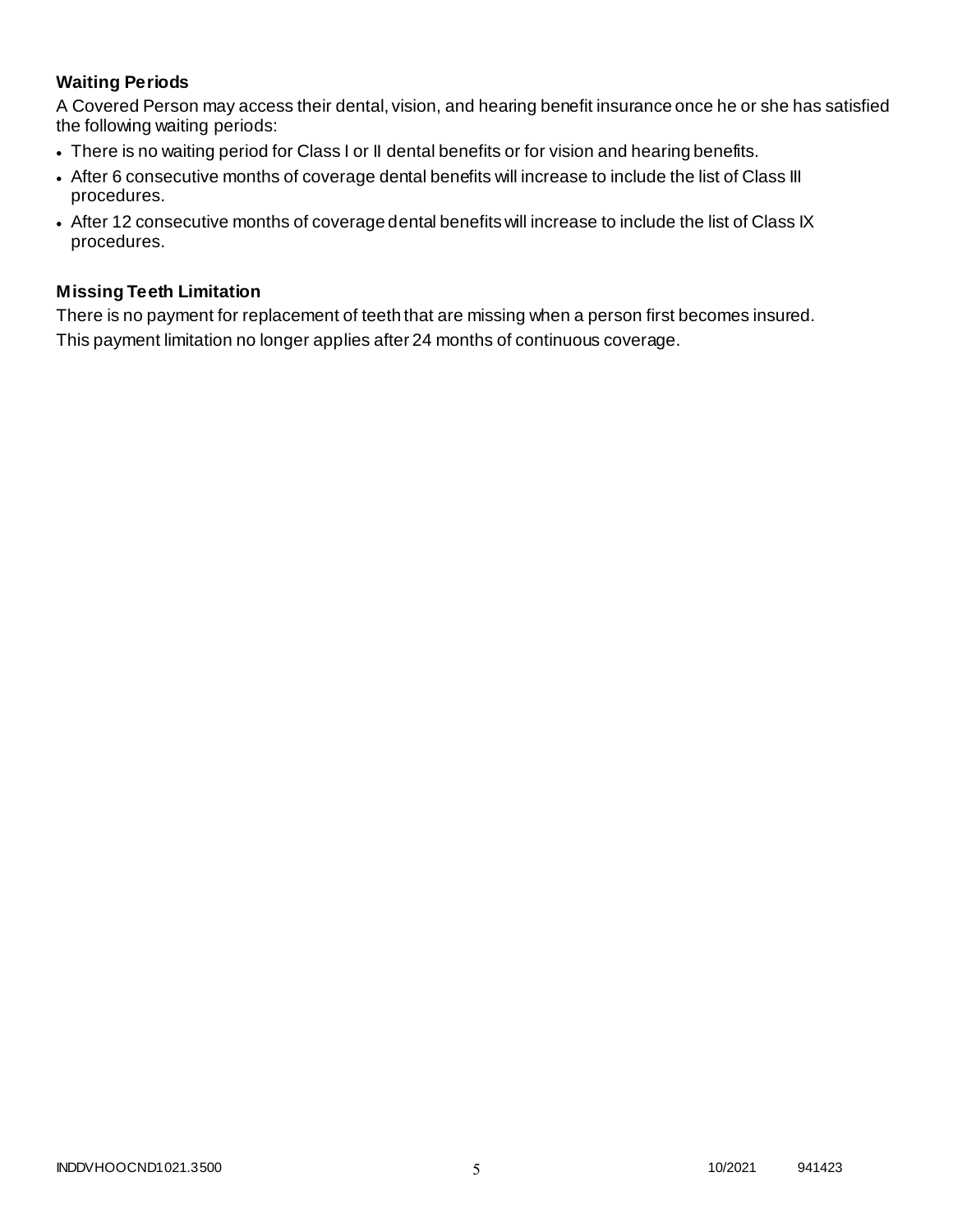## **E. Insured's Financial Responsibility**

The Insured is responsible for paying the monthly or quarterly premium on a timely basis. The Insured is also responsible to pay Providers for charges that are applied to the Deductibles, Coinsurance, and any amounts charged by Non-Participating Dental Providers in excess of the Contracted Fee. In addition, any charges for Medically Necessary and/or Dentally Necessary items that are excluded under the Policy are the responsibility of the Insured.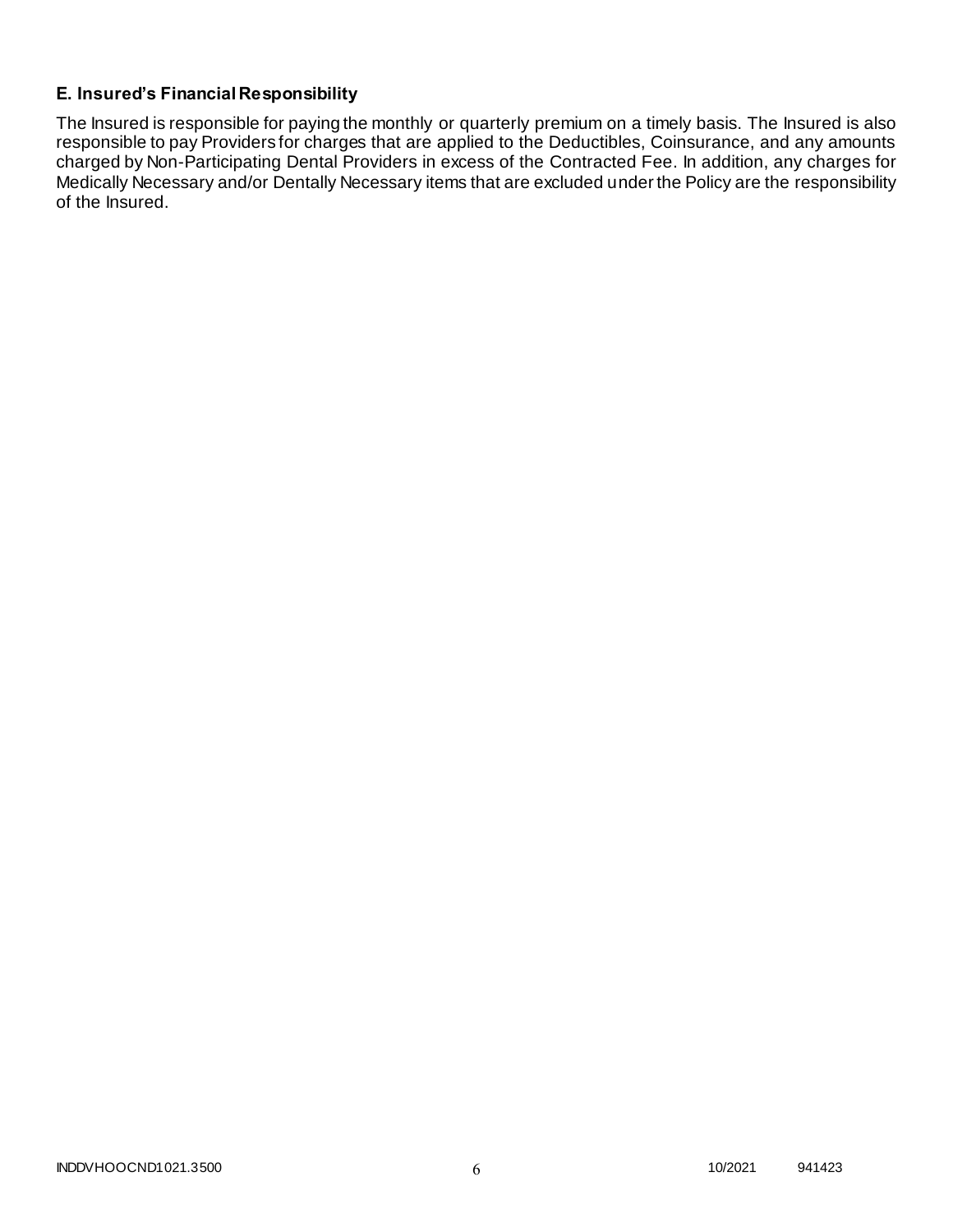# **F. Exclusions and Limitations: What Is Not Covered By This Policy**

# **Expenses Not Covered**

Covered Expenses will not include, and no payment will be made for:

- procedures which are not included in the list of Covered Dental Services, Covered Vision Services, or Covered Hearing Services;
- cone beam imaging;
- instruction for plaque control, oral hygiene and diet;
- core build-ups;
- veneers;
- precious or semi-precious metals for crowns, bridges and abutments;
- restoration of teeth which have been damaged by erosion, attrition or abrasion;
- bite registrations; precision or semi-precision attachments; or splinting;
- orthodontic treatment, except for the treatment of cleft lip and cleft palate;
- general anesthesia or intravenous sedation, when used for the purposes of anxiety control or patient management is not covered; may be considered only when medically or dentally necessary and when in conjunction with covered complex oral surgery;
- athletic mouth guards;
- services performed solely for cosmetic reasons;
- personalization or decoration of any dental device or dental work;
- replacement of an appliance per benefit guidelines;
- services that are deemed to be medical in nature;
- services and supplies received from a hospital;
- prescription drugs;
- plano lenses;
- VDT (video display terminal)/computer eyeglass benefit;
- medical or surgical treatment of the eyes;
- any type of corrective vision surgery, including LASIK surgery, radial ketatonomy (RK), automated lamellar keratoplasty (ALK), or conductive keratoplasty (CK);
- Orthoptic or vision training and any associated supplemental testing;
- any eye examination, or any corrective eyewear, required by an employer as a condition of employment;
- safety eyewear;
- sub-normal vision aids or non-prescription lenses;
- Magnification or low vision aids not shown as covered in the Schedule of Vision Coverage;
- Assistive Listening Devices (ALDs);
- medical and/or surgical treatment of the internal or external structures of the ear, including but not limited to Cochlear implants;
- Hearing Aids not prescribed by a Licensed Hearing Care Professional;
- ear protective devices or plugs;
- Hearing Aids maintenance/service contracts, ear molds and other miscellaneous repairs;
- Hearing Aids purchased online or over the counter (OTC); or
- Disposable Hearing Aids.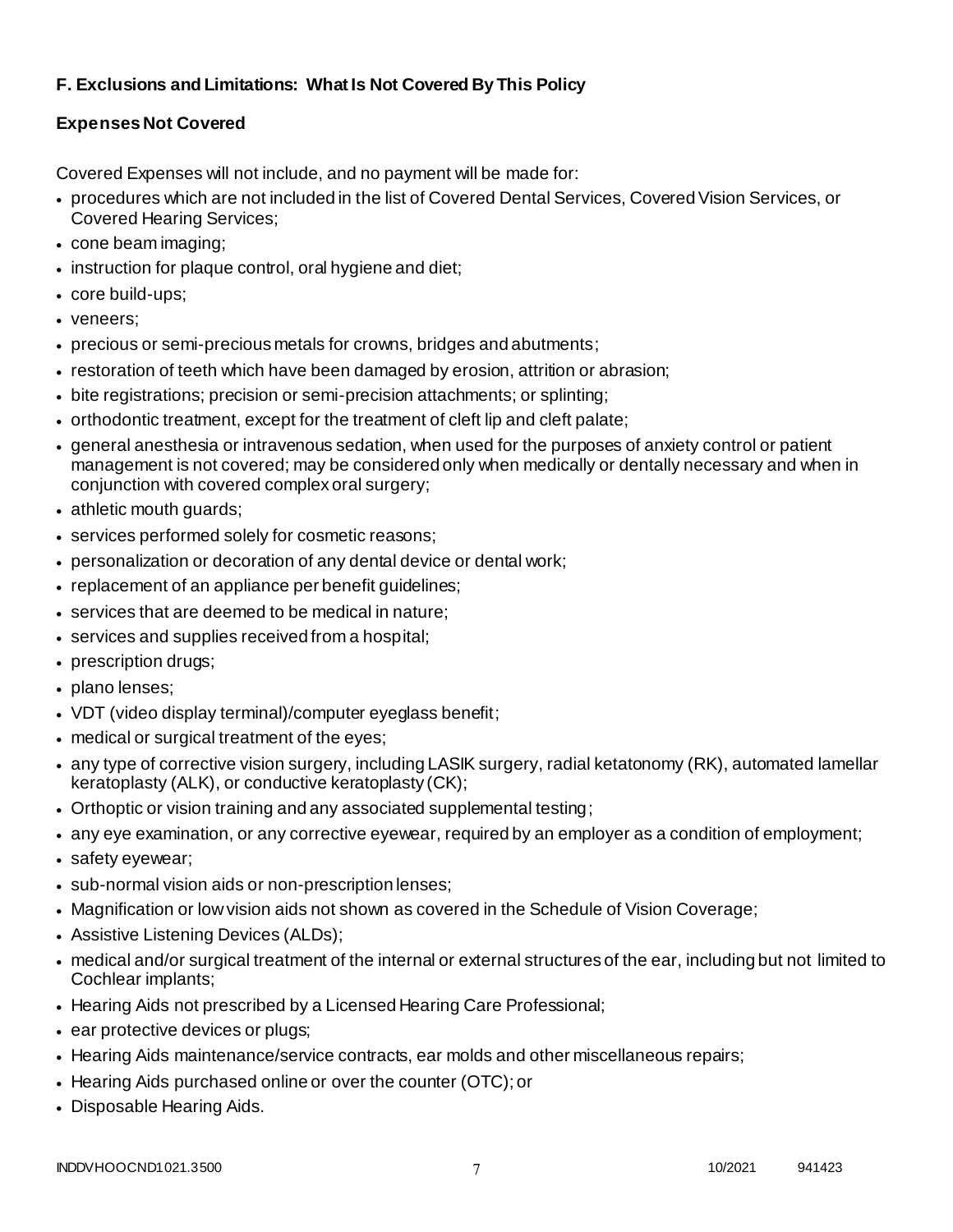### **General Limitations**

No payment will be made for expenses incurred for You or any one of Your Dependents:

- For services not specifically listed as Covered Services in this Policy;
- For services or supplies that are not Medically Necessary;
- For services received before the Effective Date of coverage;
- For services received after coverage under this Policy ends;
- For services for which You have no legal obligation to pay or for which no charge would be made if You did not have insurance coverage;
- For Professional services or supplies received or purchased directly or on Your behalf by anyone, including a Provider, from any of the following:
	- Yourself or Your employer;
	- a person who lives in the Covered Person's home, or that person's employer;
	- a person who is related to the Covered Person by blood, marriage or adoption, or that person's employer.
- for or in connection with an Injury arising out of, or in the course of, any employment for wage or p rofit;
- for or in connection with a Sickness which is covered under any workers' compensation or similar law;
- for charges made by a Hospital owned or operated by or which provides care or performs services for, the United States Government, if such charges are directly related to a condition which occurred while serving in the military or an associated auxiliary unit;
- services or supplies received due to an act of war, declared or undeclared while serving in the military or an associated auxiliary unit;
- to the extent that payment is unlawful where the person resides when the expenses are incurred;
- for charges which the person is not legally required to pay;
- for charges which would not have been made if the person had no insurance;
- to the extent that billed charges exceed the rate of reimbursement as described in the Schedule;
- for charges for unnecessary care, treatment or surgery;
- to the extent that You or any of Your Dependents is in any way paid or entitled to payment for those expenses by or through a public program, other than Medicaid;
- for or in connection with experimental procedures or treatment methods not approved by the American Dental Association or the appropriate dental specialty society;
- Procedures that are a covered expense under any other plan which provides dental, vision, or hearing benefits;
- To the extent that benefits are paid or payable for those expenses under the mandatory part of any auto insurance policy written to comply with a "no-fault" insurance law or an uninsured motorist insurance law. Cigna will take into account any adjustment option chosen under such part by You or any one of Your Dependents.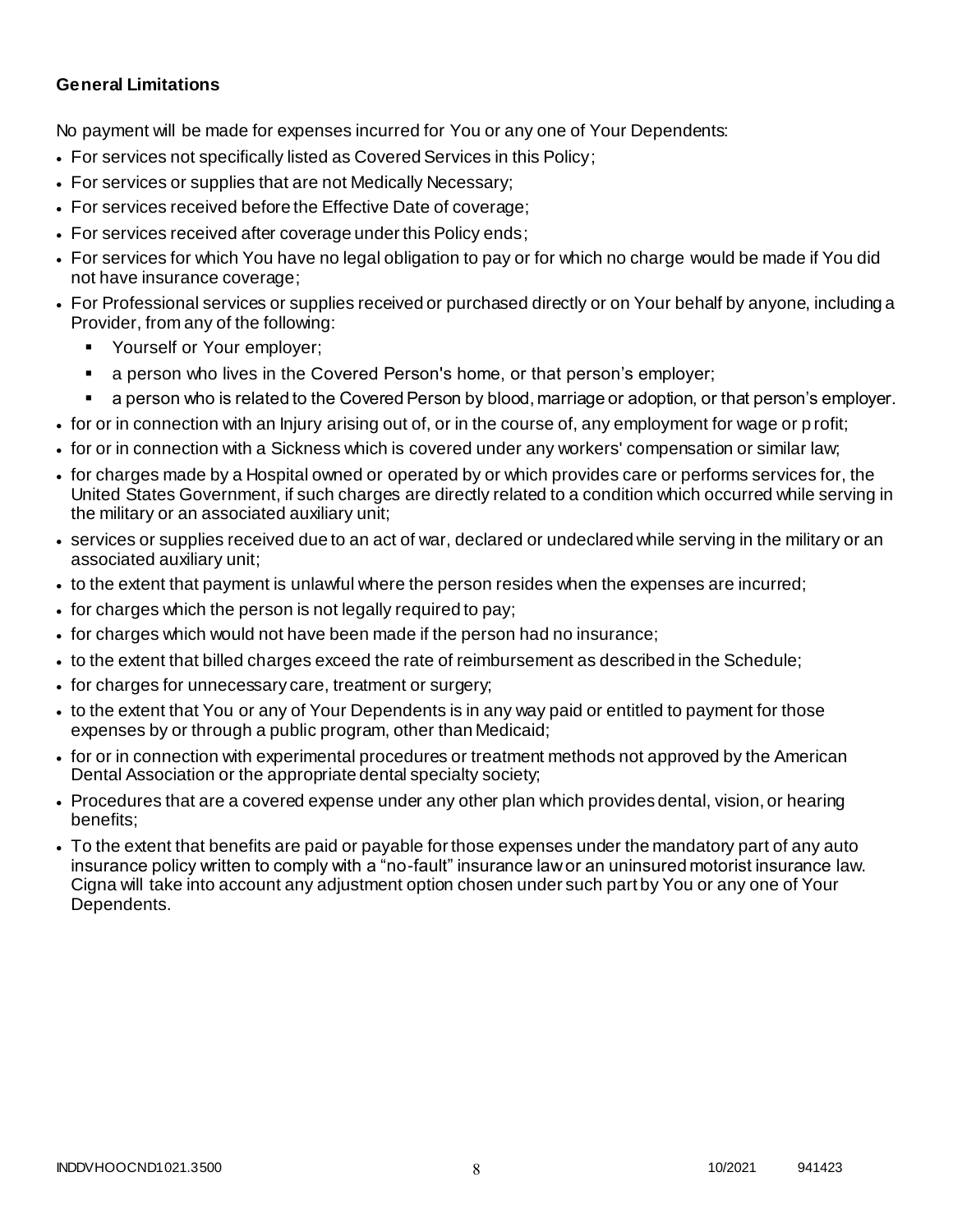### **G. Predetermination of Dental Benefits Program**

Predetermination of Benefits is a voluntary review of a Dentist's proposed treatment plan and expected charges. It is not preauthorization of service and is not required.

The treatment plan should include supporting pre-operative x-rays and other diagnostic materials as requested by Cigna's dental consultant. If there is a change in the treatment plan, a revised plan should be submitted.

Cigna will determine covered dental expenses for the proposed treatment plan. If there is no Predetermination of Benefits, Cigna will determine covered dental expenses when it receives a claim.

Review of proposed treatment is advised whenever extensive dental work is recommended when charges exceed **\$500**.

Predetermination of Benefits is not a guarantee of a set payment. Payment is based on the services that are actually delivered and the coverage in force at the time services are completed.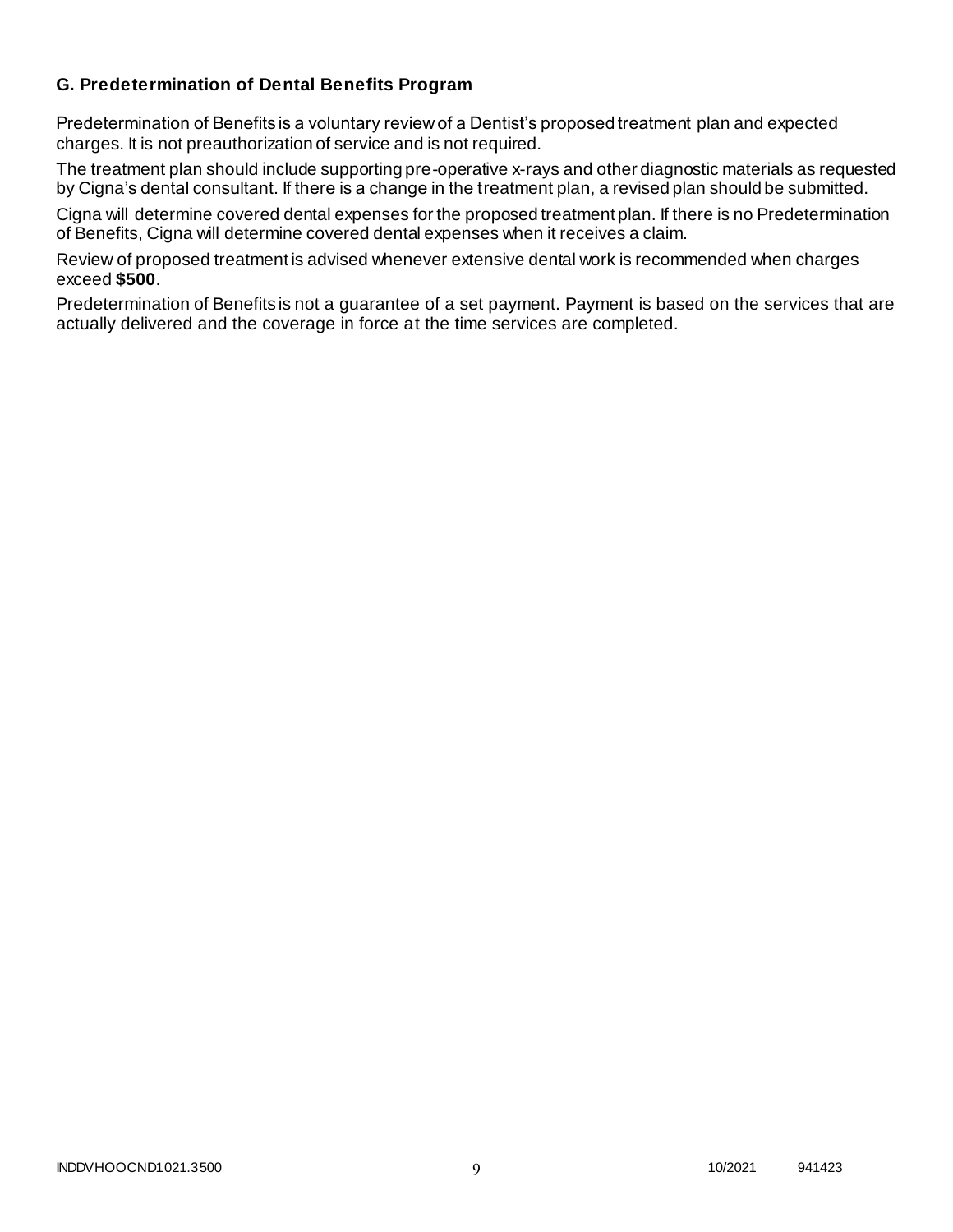### **H. General Provisions**

### **WHEN YOU HAVE A COMPLAINT OR AN APPEAL**

For the purposes of this section, any reference to "You," "Your" or "Yourself" also refers to a representative or Provider designated by You to act on Your behalf, unless otherwise noted.

We want You to be completely satisfied with the care You receive. That is why We have established a process for addressing Your concerns and solving Your problems.

#### **Start with Member Services**

We are here to listen and help. If You have a concern regarding a person, a service, the quality of care, or contractual benefits, You can call Our toll-free number and explain Your concern to one of Our Customer Service representatives. You can also express that concern in writing. Please call or write to Us at the following:

Customer Services Toll-Free Number or address on mycigna.com, explanation of benefits or claim form

We will do Our best to resolve the matter on Your initial contact. If We need more time to review or investigate Your concern, We will get back to You as soon as possible, but in any case within 30 days. If You are not satisfied with the results of a coverage decision, You can start the appeals procedure.

#### **Appeals Procedure**

Cigna has a two step appeals procedure for coverage decisions. To initiate an appeal, You must submit a request for an appeal in writing within 365 days of receipt of a denial notice. You should state the reason why You feel Your appeal should be approved and include any information supporting Your appeal. If You are unable or choose not to write, You may ask to register Your appeal by telephone. Call or write to Us at the toll-free number or address on Your Benefit Identification card, explanation of benefits or claim form.

#### **Level One Appeal**

Your appeal will be reviewed and the decision made by someone not involved in the initial decision. Appeals involving Medical Necessity or clinical appropriateness will be considered by a health care professional.

For level one appeals, We will respond in writing with a decision within 30 calendar days after We receive an appeal for a postservice coverage determination. If more time or information is needed to make the determination, We will notify You in writing to request an extension of up to 15 calendar days and to specify any additional information needed to complete the review.

If You are not satisfied with Our level-one appeal decision, You may request a level-two appeal.

### **Level Two Appeal**

If You are dissatisfied with Our level one appeal decision, You may request a second review. To start a level two appeal, follow the same process required for a level one appeal.

Most requests for a second review will be conducted by the Appeals Committee, which consists of at least three people. Anyone involved in the prior decision may not vote on the Committee. For appeals involving Medical Necessity or clinical appropriateness, the Committee will consult with at least one Dentist reviewer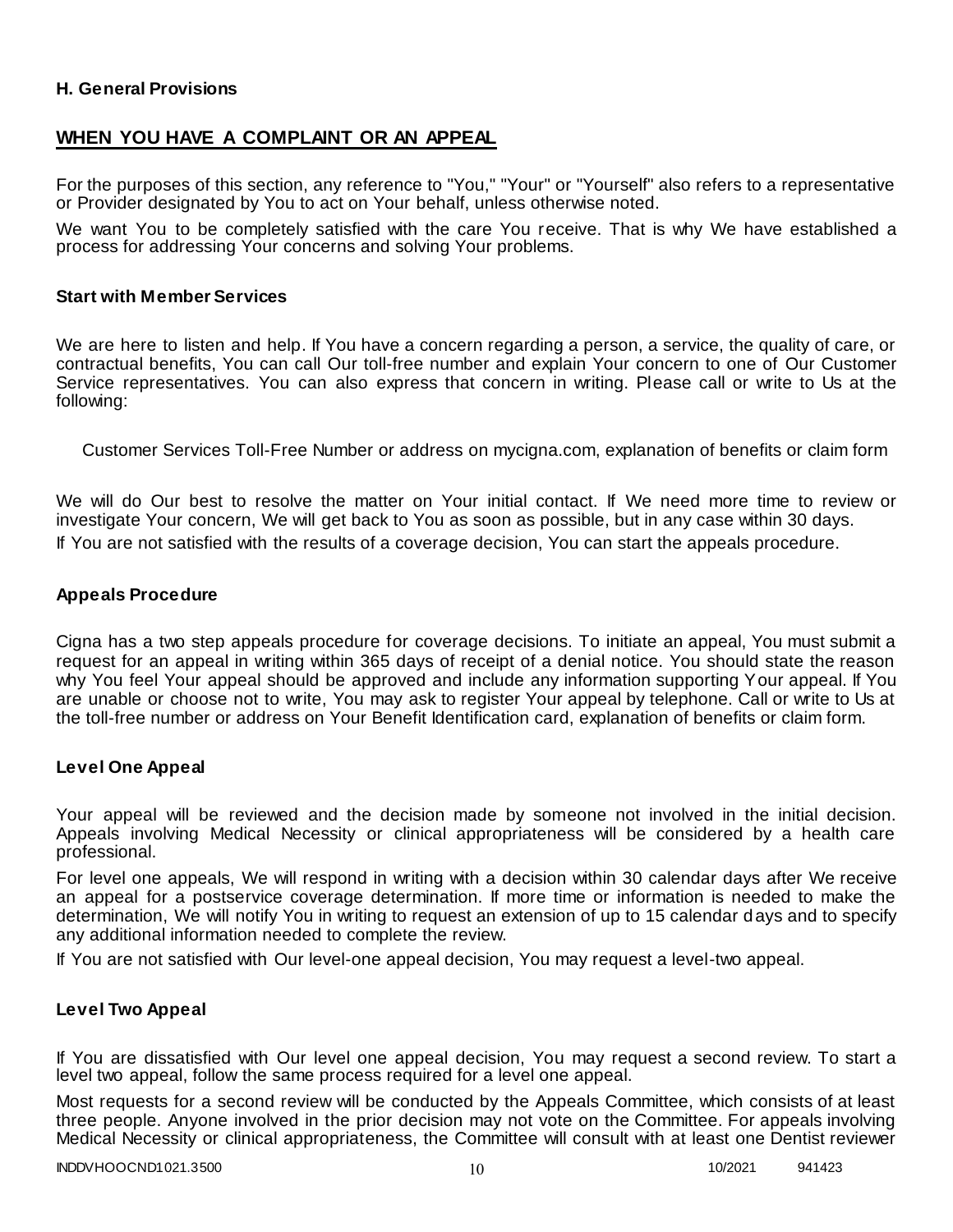in the same or similar specialty as the care under consideration, as determined by Cigna's Dentist reviewer. You may present Your situation to the Committee in person or by conference call.

For level two appeals We will acknowledge in writing that We have received Your request and schedule a Committee review. For postservice claims, the Committee review will be completed within 30 calendar days. If more time or information is needed to make the determination, We will notify You in writing to request an extension of up to 15 calendar days and to specify any additional information ne eded by the Committee to complete the review. You will be notified in writing of the Committee's decision within five working days after the Committee meeting, and within the Committee review time frames above if the Committee does not approve the requested coverage.

### **Notice of Benefit Determination on Appeal**

Every notice of an appeal decision will be provided in writing or electronically and, if an adverse determination, will include:

- (1) the specific reason or reasons for the denial decision;
- (2) reference to the specific Policy provisions on which the decision is based;
- (3) a statement that the claimant is entitled to receive, upon request and free of charge, reasonable access to and copies of all documents, records, and other Relevant Information as defined;
- (4) upon request and free of charge, a copy of any internal rule, guideline, protocol or other similar criterion that was relied upon in making the adverse determination regarding Your appeal, and an explanation of the scientific or clinical judgment for a determination that is based on a medical necessity, experimental treatment or other similar exclusion or limit.

### **Relevant Information**

Relevant Information is any document, record, or other information which was relied upon in making the benefit determination; was submitted, considered, or generated in the course of making the benefit determination, without regard to whether such document, record, or other information was relied upon in making the benefit determination; demonstrates compliance with the administrative processes and safeguards required by federal law in making the benefit determination; or constitutes a statement of policy or guidance with respect to the plan concerning the denied treatment option or benefit or the claimant's diagnosis, without regard to whether such advice or statement was relied upon in making the benefit determination.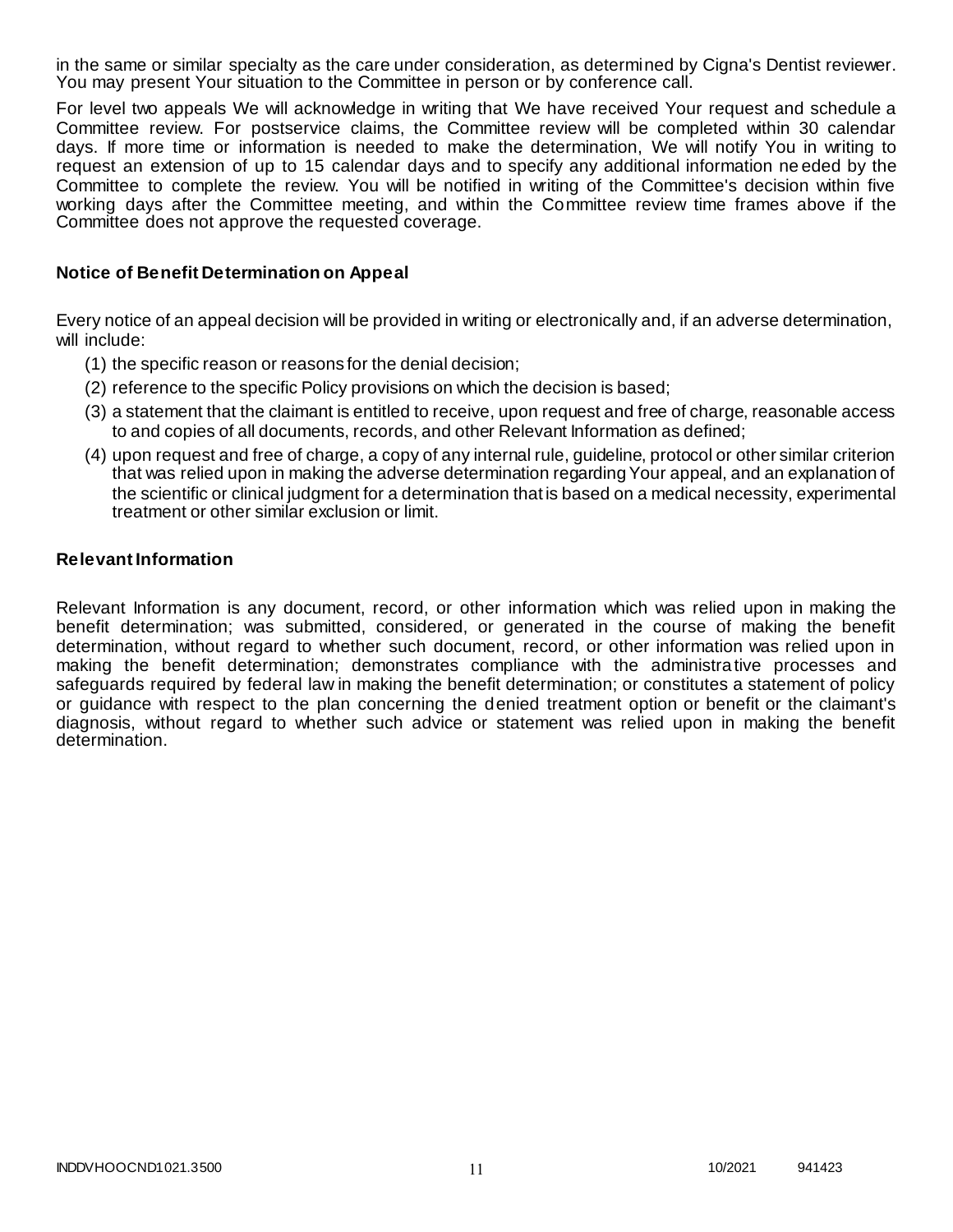# **I. Participating Dental Providers**

Cigna will provide a current list of Dentists currently participating with Cigna and their locations to each Covered Person upon request.

To verify if a Dentist is currently participating with Cigna and is accepting new Cigna Insureds, the Covered Person should visit Our website at mycigna.com.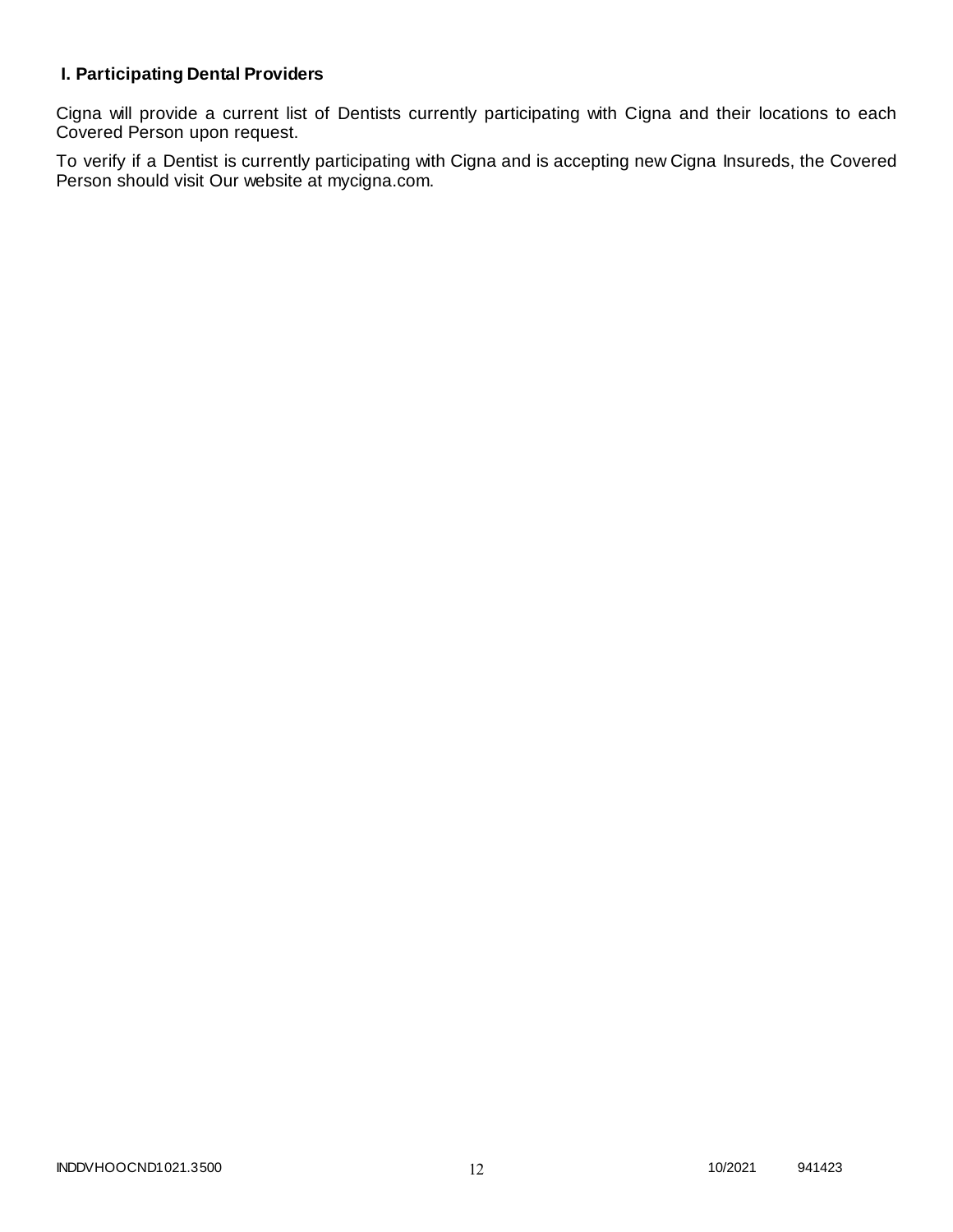### **J. Renewability, Eligibility, and Continuation**

1. The Policy will renew except for the specific events stated in the Policy. Cigna may change the premiums of the Policy with 60 days written notice to the Insured. However, Cigna will not refuse to renew or change the premium schedule for the Policy on an individual basis, but only for all Insureds in the same class and covered under the same Policy as You.

2. The individual plan is designed for residents of North Dakota who are not enrolled under or covered by any other group or individual health coverage. You must notify Cigna of all changes that may affect any Covered Person's eligibility under the Policy.

3. You or Your Dependent(s) will become ineligible for coverage:

- When premiums are not paid according to the due dates and grace periods described in the premium section.
- With respect to Your Spouse, Domestic Partner, or partner to a Civil Union: when the Spouse is no longer married to the Insured or when the union is dissolved.
- With respect to You and Your Family Member(s): when You no longer meet the requirements listed in the Conditions of Eligibility section.
- The date the Policy terminates.
- When the Insured no longer lives in the Service Area.

4. If a Covered Person's eligibility under this Plan would terminate due to the Insured's death, divorce or if other Dependents would become ineligible due to age or no longer qualify as dependents for coverage under this Plan; except for the Insured's failure to pay premium, the Covered Person's insurance will be continued if the Covered Person exercising the continuation right notifies Cigna and pays the appropriate monthly premium within 60 days following the date this Policy would otherwise terminate. Any waiting periods in the new Plan will be considered as being met to the extent coverage was in force under this Plan.